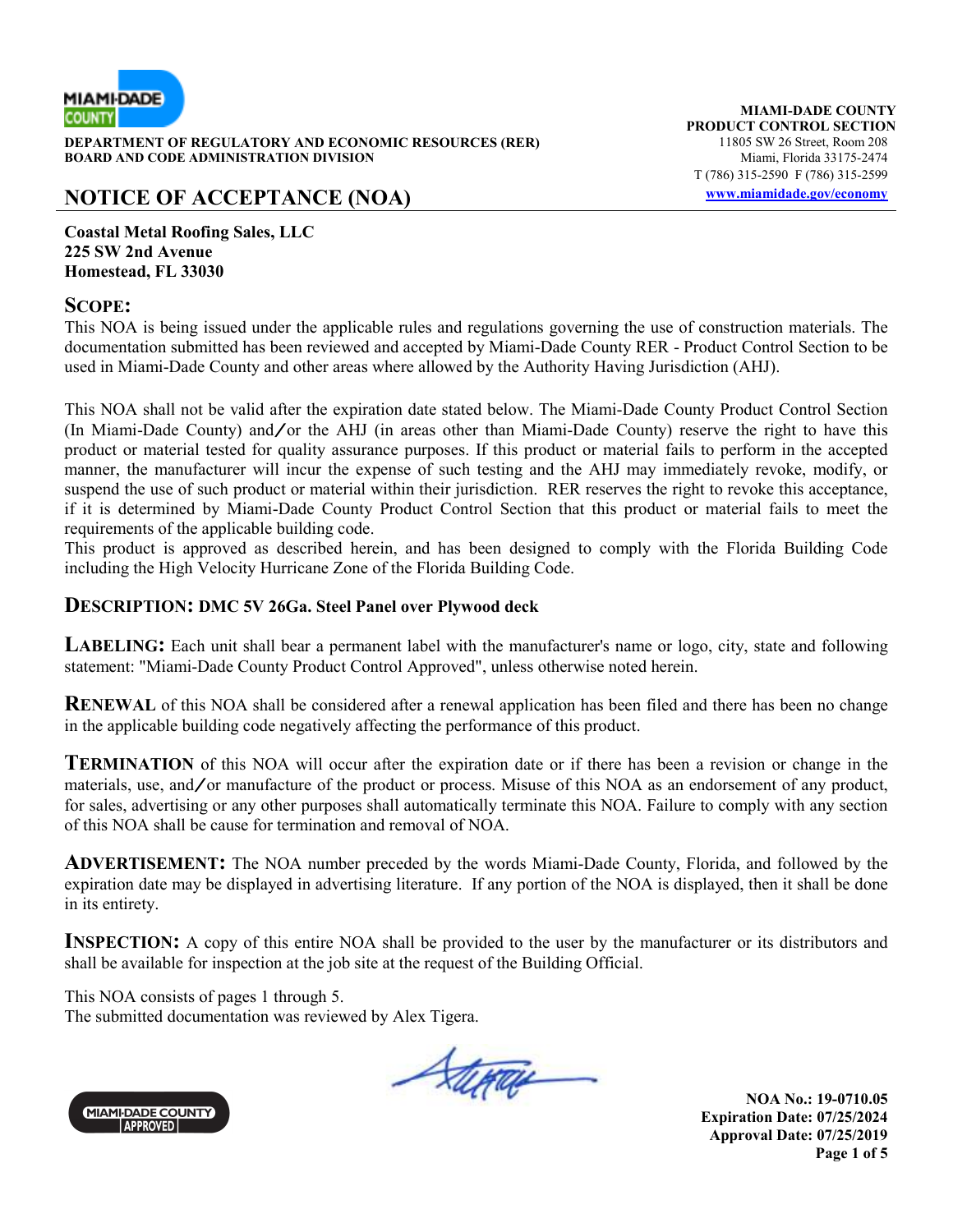## **ROOFING SYSTEM APPROVAL:**

| Category:                      | Roofing                        |
|--------------------------------|--------------------------------|
| <b>Sub-Category:</b>           | Metal, Panels (Non-Structural) |
| <b>Material:</b>               | <b>Steel</b>                   |
| <b>Deck Type:</b>              | Wood                           |
| <b>Maximum Design Pressure</b> | $-206.00$ psf                  |

### **TRADE NAMES OF PRODUCTS MANUFACTURED OR LABELED BY APPLICANT:**

| <b>Product</b>              | <b>Dimensions</b>                                                                                                                                | <b>Test</b><br><b>Specifications</b> | Product<br><b>Description</b>                                      |
|-----------------------------|--------------------------------------------------------------------------------------------------------------------------------------------------|--------------------------------------|--------------------------------------------------------------------|
| DMC 5V 26Ga. Steel<br>Panel | Length: $120$ "<br>Height: $3/8$ "<br>Width: $23$ up to $26$ "<br>$(21)$ " up to 24" coverage)<br>Thickness 26 ga<br>Min. Yield Strength: 59 ksi | <b>TAS 110</b>                       | Corrosion resistant, galvanized steel<br>or galvalume metal panel. |

## **EVIDENCE SUBMITTED:**

| <b>Test Agency</b>                | <b>Test Identifier</b> | <b>Test Name/Report</b> | <u>Date</u> |
|-----------------------------------|------------------------|-------------------------|-------------|
| <b>PRI Construction Materials</b> | $VLS-015-02-01$        | ASTM B 117              | 05/15/18    |
| Technologies                      | $VLS-015-02-01$        | <b>ASTM G 155</b>       | 05/15/18    |
| Intertek                          | H9058.01-450-18 R0     | <b>TAS 125</b>          | 03/28/18    |
|                                   | H9058.03-450-18 R0     | <b>TAS 100</b>          | 01/18/18    |

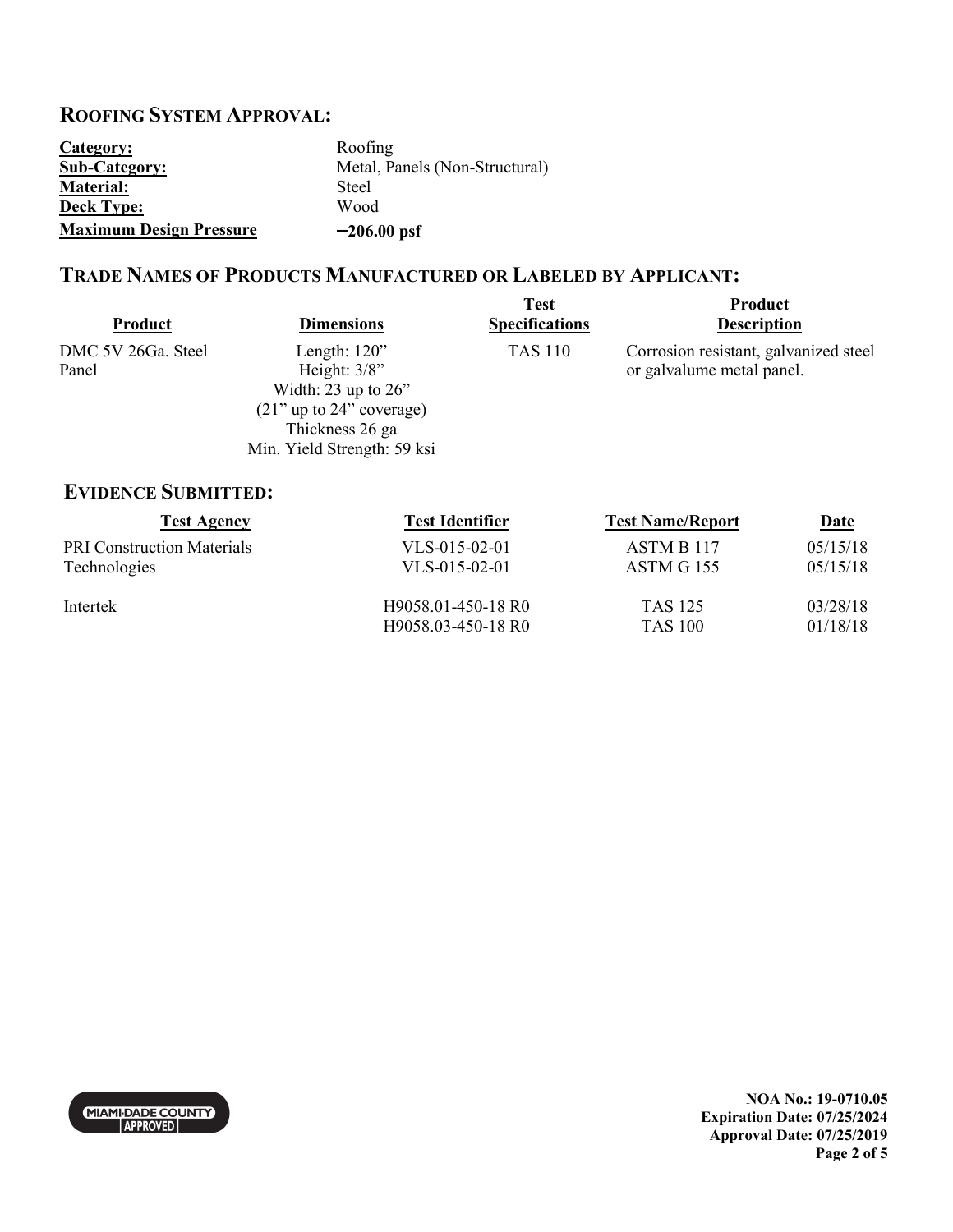### **APPROVED ASSEMBLIES:**

| System:                                        | DMC 5V, 26ga. Steel Panel                                                                                                                                                                                                                                                                                                                                                                                                                                                                                                                                                                                                                                              |
|------------------------------------------------|------------------------------------------------------------------------------------------------------------------------------------------------------------------------------------------------------------------------------------------------------------------------------------------------------------------------------------------------------------------------------------------------------------------------------------------------------------------------------------------------------------------------------------------------------------------------------------------------------------------------------------------------------------------------|
| <b>Deck Type:</b>                              | Wood, Non-insulated                                                                                                                                                                                                                                                                                                                                                                                                                                                                                                                                                                                                                                                    |
| <b>Deck Description:</b>                       | New Construction $19/32$ " or greater plywood or wood plank.                                                                                                                                                                                                                                                                                                                                                                                                                                                                                                                                                                                                           |
| <b>Slope Range:</b>                            | $2"$ : 12" or greater                                                                                                                                                                                                                                                                                                                                                                                                                                                                                                                                                                                                                                                  |
| <b>Maximum Uplift</b><br>Pressure:             | <b>See Table A below</b>                                                                                                                                                                                                                                                                                                                                                                                                                                                                                                                                                                                                                                               |
| <b>Deck Attachment:</b>                        | In accordance with applicable Building Code, but in no case shall it be less than 8d annular<br>ring shank nails spaced 6" o.c. In reroofing, where the deck is less than $\frac{19}{32}$ " thick<br>(Minimum $15/32$ ) The above attachment method must be in addition to existing attachment.                                                                                                                                                                                                                                                                                                                                                                        |
| <b>Underlayment:</b>                           | Minimum underlayment shall be an ASTM D 226 Type II installed with a minimum 4"<br>side-lap and 6" end-laps. Underlayment shall be fastened with corrosion resistant tin-caps<br>and 12 gauge $1\frac{1}{4}$ annular ring-shank nails, spaced 6" o.c. at all laps and two staggered<br>rows 12" o.c. in the field of the roll or any approved underlayment having a current NOA.<br>Apply minimum one layer of MetShield High-Temp Underlayment over anchor sheet as per<br>current NOA.                                                                                                                                                                               |
| <b>Fire Barrier Board:</b>                     | Any approved fire barrier having a current NOA. Refer to a current fire directory listing for<br>fire ratings of this roofing system assembly as well as the location of the fire barrier within<br>the assembly. See Limitation $# 1$ .                                                                                                                                                                                                                                                                                                                                                                                                                               |
| <b>Valleys:</b>                                | Valley construction shall be in compliance with Roofing Application Standard RAS 133<br>and with the current published installation instructions and details in DMC Association of<br>Regional Manufacturers Installation Manual.                                                                                                                                                                                                                                                                                                                                                                                                                                      |
| <b>Metal Panels and</b><br><b>Accessories:</b> | Install the "DMC 5V 26 gauge Steel Metal Panels" including flashing penetrations, valleys,<br>end laps and accessories in compliance "DMC Association of Regional Manufacturers"<br>current, published installation instructions and in compliance with the minimum<br>requirements detailed in Roofing Application Standard RAS 133.<br>Panels shall be secured along the top of the V's with approved corrosion resistant #10 x $2$ "<br>Drexmet Woodscrews of sufficient length to penetrate through the sheathing a minimum of<br>$3/16$ . See Detail A herein. The fasteners are to be placed at a spacing listed in Table A<br>below starting 3" from panel end. |
|                                                |                                                                                                                                                                                                                                                                                                                                                                                                                                                                                                                                                                                                                                                                        |

| <b>TABLE A</b>                      |              |                                   |
|-------------------------------------|--------------|-----------------------------------|
| <b>MAXIMUM DESIGN PRESSURES</b>     |              |                                   |
| <b>Roof Areas</b>                   | Field        | Perimeter and Corner <sup>1</sup> |
| <b>Maximum Design Pressures</b>     | $-71.00$ psf | $-206.00$ psf                     |
| <b>Maximum Fastener Row Spacing</b> | $24"$ o.c.   | $6"$ o.c.                         |
|                                     |              |                                   |

**1. Extrapolation shall not be allowed**

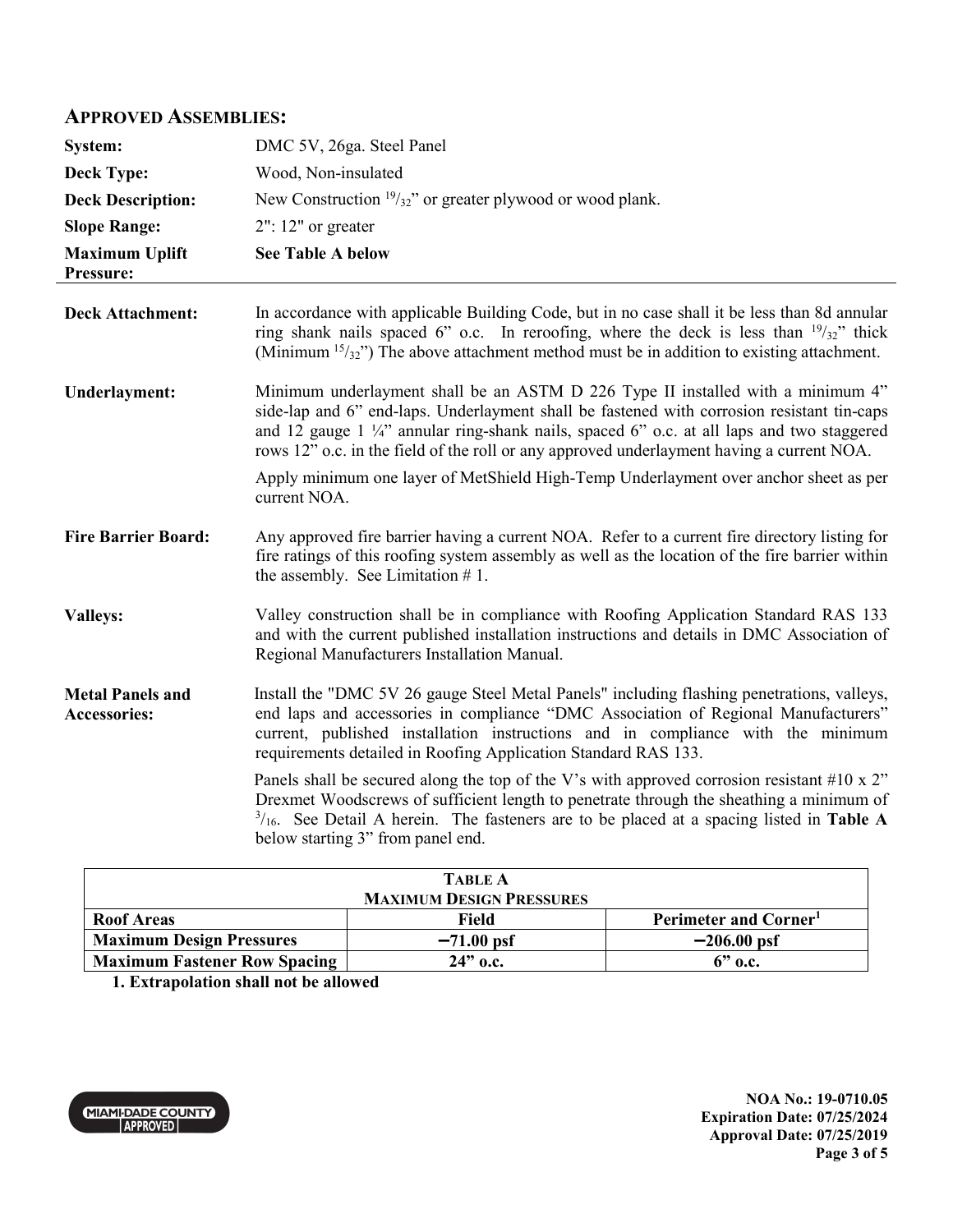### **LIMITATIONS**

- **1.** Fire classification is not part of this acceptance; refer to a current Approved Roofing Materials Directory for fire ratings of this product.
- **2.** The maximum designed pressure listed herein shall be applicable to all roof pressure zones (i.e. field, perimeters, and corners). Neither rational analysis, nor extrapolation shall be permitted for enhanced fastening at enhanced pressure zones (i.e. perimeters, extended corners and corners).
- **3.** Panels may be roll formed in continuous lengths from eave to ridge. Maximum lengths shall be as described in Roofing Application Standard RAS 133
- **4.** All panels shall be permanently labeled with the manufacturer's name and/or logo, city and state, and the following statement: "Miami-Dade County Product Control Approved" **or** with the Miami-Dade County Product Control Seal as seen below. All clips shall be permanently labeled with the manufacturer's name and/or logo, and/or model.



- **5.** All products listed herein shall have a quality assurance audit in accordance with the Florida Building Code and Rule 61G20-3 of the Florida Administrative Code.
- **6.** Panels may be jobsite roll formed with machine model **# RF0002** from DMC Association of Regional Manufacturers.



**NOA No.: 19-0710.05 Expiration Date: 07/25/2024 Approval Date: 07/25/2019 Page 4 of 5**